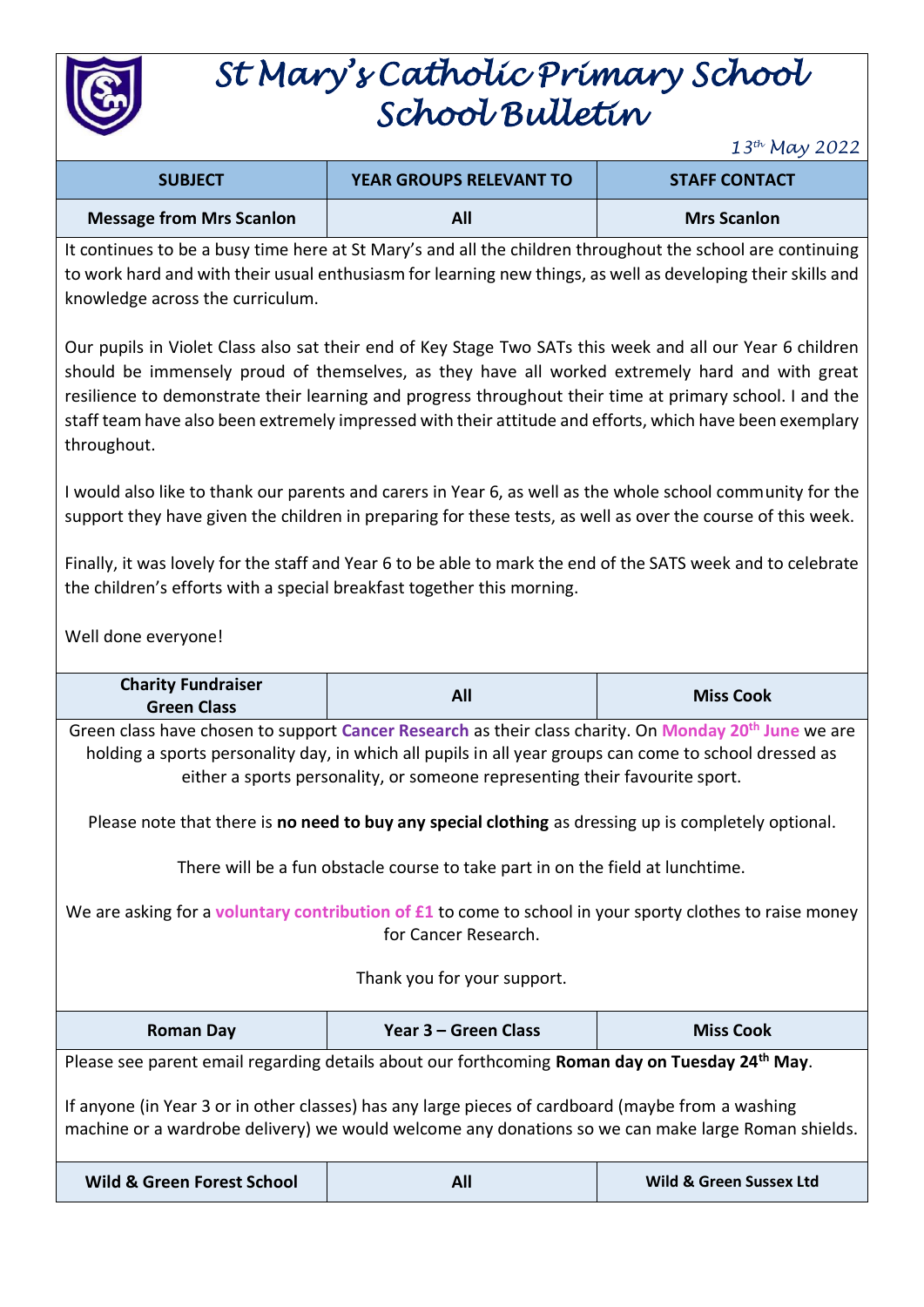| Please see attached Flyers for Wild & Green Forest School. There are Family workshops taking place on<br>Saturday mornings in May & June for Children aged 8+ and their families. There is also a Holiday club<br>coming up at the end of May for children aged between 5 and 11 (younger siblings are welcome).                                                                                           |     |               |  |  |  |
|------------------------------------------------------------------------------------------------------------------------------------------------------------------------------------------------------------------------------------------------------------------------------------------------------------------------------------------------------------------------------------------------------------|-----|---------------|--|--|--|
| <b>Online Safety Assembly</b>                                                                                                                                                                                                                                                                                                                                                                              | All | <b>Office</b> |  |  |  |
| All Parents/Carers are Invited to join us for an Online Safety Assembly on Wednesday 18 <sup>th</sup> May at<br>9.15am in the school hall.                                                                                                                                                                                                                                                                 |     |               |  |  |  |
| <b>Outstanding Payments</b>                                                                                                                                                                                                                                                                                                                                                                                | All | <b>Office</b> |  |  |  |
| Please can we ask all parents to check their Parent Mail accounts for any missed or over-due payments.<br>Bikeability - Year 5<br>Young Voices Coach - Year 5 & Year 6<br>Residential Windmill Hill - Year 5 & Year 6<br>Swimming Term 5 - All year groups<br>Swimming Term 6 - All year groups                                                                                                            |     |               |  |  |  |
| Many thanks<br><b>Demelza Volunteering</b>                                                                                                                                                                                                                                                                                                                                                                 | All |               |  |  |  |
| Demelza Hospice Care for Children are looking to recruit practical support volunteers in East Sussex, this<br>is a very rewarding role and the practical support volunteers provide an extremely valuable service to<br>our Demelza families. Please see the attached flyer if you are interested.                                                                                                         |     |               |  |  |  |
| <b>Colour Run</b>                                                                                                                                                                                                                                                                                                                                                                                          | All | <b>FSM</b>    |  |  |  |
| The Friends of St Mary's are excited to be able to host the Colour Run again this year on Sunday 22 <sup>nd</sup><br>May at 11.30am. This was a great family event when we did it a few years ago - take a look at the FSM<br>Facebook page for photos from the last event.<br>Please see the attached letter with details and sponsorship form. These were also sent via ParentMail<br>earlier this week. |     |               |  |  |  |

**Cake Sale All FSM**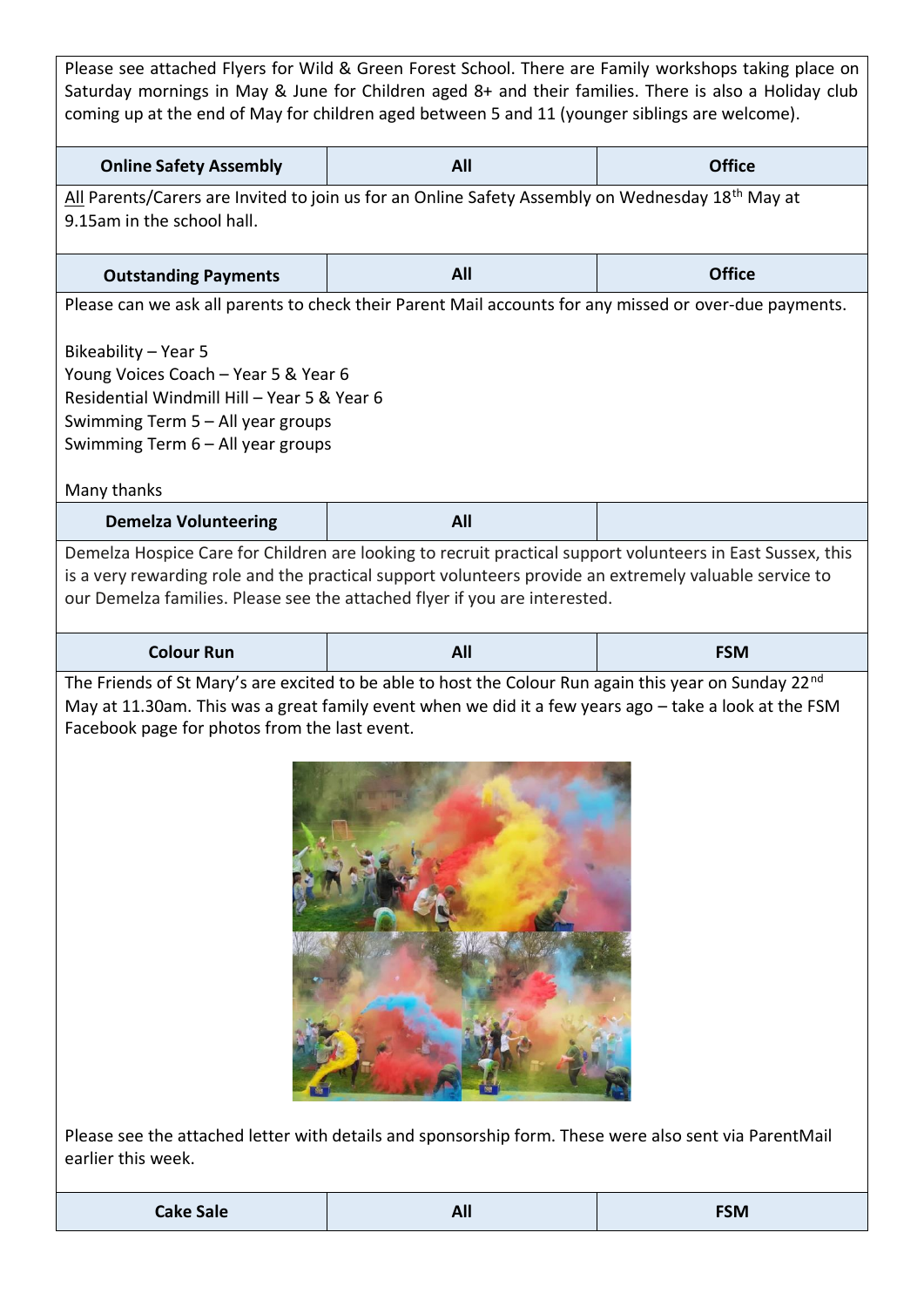Thank you to all the Year 1 parents and carers who contributed such lovely cakes and biscuits for their cake sale this week. Thank you also to all the volunteers that came to help set up, sell the cakes and pack away afterwards.

Thank you to all those that bought they treats.

### **They raised a fantastic £349.50.**

The class will now decide how to spend the monies raised.

**The final class cake sale for the year will be held by** 

#### **Reception class on Wednesday 25th May**

| <b>Office</b><br>All<br><b>Diary Dates</b> |
|--------------------------------------------|
|--------------------------------------------|

### Important

The following INSET DAYS have been decided for the next academic school year 2022/23. School will be closed to all pupils on these days.

> **1st September 2022 nd September 2022 rd January 2023 th July 2023 st July 2023**

#### **2022/23 Term Dates**

| Term 1            | 5 September 2022 | 21 October 2022  |
|-------------------|------------------|------------------|
| Autumn break      | 24 October 2022  | 28 October 2022  |
| Term <sub>2</sub> | 31 October 2022  | 16 December 2022 |
| Christmas break   | 19 December 2022 | 2 January 2023   |
| Term <sub>3</sub> | 4 January 2023   | 10 February 2023 |
| February break    | 13 February 2023 | 17 February 2023 |
| Term 4            | 20 February 2023 | 31 March 2023    |
| April break       | 3 April 2023     | 14 April 2023    |
| Term 5            | 17 April 2023    | 26 May 2023      |
| May break         | 29 May 2023      | 2 June 2023      |
| Term 6            | 5 June 2023      | 19 July 2023     |

Monday May 1<sup>st</sup> 2023 is a Public Bank Holiday - School is closed

## TERM 5

- 17.05.22 Marian Assembly led by Indigo class Indigo class parents/carers invited
- 18.05.22 Online Safety Assembly 9.15am All parents/carers invited

22.05.22 - Friends of St Mary's - Colour Run 11.30am - New Time

- 24.05.22 Young Voices Concert at the O2 Arena London (Indigo and Violet class participants)
- 25.05.22 Reception Class Cake Sale